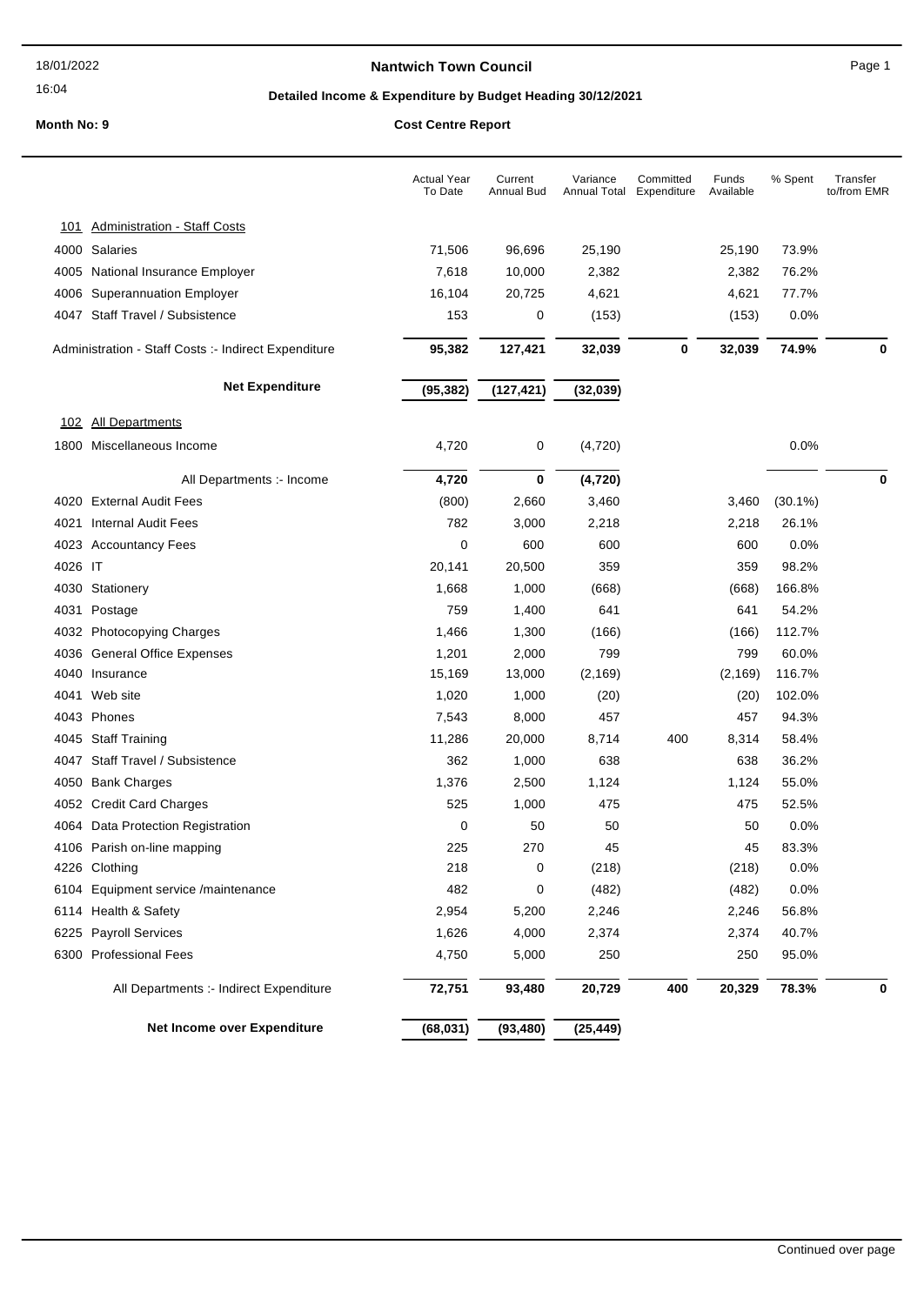### 16:04

### **Nantwich Town Council Nantwich Town Council Page 2**

# **Detailed Income & Expenditure by Budget Heading 30/12/2021**

|             |                                                        | <b>Actual Year</b><br>To Date | Current<br>Annual Bud | Variance<br>Annual Total | Committed<br>Expenditure | Funds<br>Available | % Spent | Transfer<br>to/from EMR |
|-------------|--------------------------------------------------------|-------------------------------|-----------------------|--------------------------|--------------------------|--------------------|---------|-------------------------|
| 103         | <b>Administration - Subscriptions</b>                  |                               |                       |                          |                          |                    |         |                         |
|             | 4100 Nantwich Civic Society                            | 0                             | 15                    | 15                       |                          | 15                 | 0.0%    |                         |
|             | 4103 CHALC                                             | 1,520                         | 1,487                 | (33)                     |                          | (33)               | 102.2%  |                         |
|             | 4104 Society of Local Council Clerk                    | 832                           | 450                   | (382)                    |                          | (382)              | 184.9%  |                         |
|             | Administration - Subscriptions :- Indirect Expenditure | 2,352                         | 1,952                 | (400)                    | 0                        | (400)              | 120.5%  | $\bf{0}$                |
|             | <b>Net Expenditure</b>                                 | (2, 352)                      | (1, 952)              | 400                      |                          |                    |         |                         |
| <u> 104</u> | <b>Town Centre Management</b>                          |                               |                       |                          |                          |                    |         |                         |
| 1226        | Memorial bench, plaque, tree.                          | 4,719                         | 200                   | (4, 519)                 |                          |                    | 2359.5% |                         |
| 1801        | Nantwich Sq Fees (Commercial)                          | 1,820                         | 1,000                 | (820)                    |                          |                    | 182.0%  |                         |
|             | Town Centre Management :- Income                       | 6,539                         | 1,200                 | (5, 339)                 |                          |                    | 544.9%  | 0                       |
|             | 4000 Salaries                                          | 10,027                        | 30,030                | 20,003                   |                          | 20,003             | 33.4%   |                         |
| 4005        | National Insurance Employer                            | 947                           | 1,800                 | 853                      |                          | 853                | 52.6%   |                         |
|             | 4006 Superannuation Employer                           | 1,986                         | 6,790                 | 4,804                    |                          | 4,804              | 29.3%   |                         |
| 4047        | Staff Travel / Subsistence                             | 5                             | 0                     | (5)                      |                          | (5)                | 0.0%    |                         |
| 4060        | <b>Premises Licence</b>                                | 0                             | 80                    | 80                       |                          | 80                 | 0.0%    |                         |
| 4160        | Comfort Scheme annual fee                              | 0                             | 400                   | 400                      |                          | 400                | 0.0%    |                         |
| 4202        | Water & Sewerage Charges                               | 29                            | 0                     | (29)                     |                          | (29)               | 0.0%    |                         |
| 4211        | <b>Ground Maintenance</b>                              | 170                           | 0                     | (170)                    |                          | (170)              | 0.0%    |                         |
|             | 4212 Repairs & Maintenance                             | 36                            | 500                   | 464                      |                          | 464                | 7.2%    |                         |
| 4251        | Banners, flags and signs                               | 459                           | 600                   | 142                      |                          | 142                | 76.4%   |                         |
| 4373        | <b>Street Entertainment</b>                            | 0                             | 2,000                 | 2,000                    |                          | 2,000              | 0.0%    |                         |
|             | 4377 Town Centre Marketing                             | 14,713                        | 25,000                | 10,287                   | 932                      | 9,355              | 62.6%   |                         |
|             | Town Centre Management :- Indirect Expenditure         | 28,373                        | 67,200                | 38,827                   | 932                      | 37,895             | 43.6%   | 0                       |
|             | Net Income over Expenditure                            | (21, 834)                     | (66,000)              | (44, 166)                |                          |                    |         |                         |
| 110         | Grants                                                 |                               |                       |                          |                          |                    |         |                         |
|             | 1800 Miscellaneous Income                              | 1,619                         | 0                     | (1,619)                  |                          |                    | $0.0\%$ |                         |
|             | Grants :- Income                                       | 1,619                         | 0                     | (1,619)                  |                          |                    |         | 0                       |
|             | 4138 Local Organisations (Misc)                        | 9,420                         | 12,000                | 2,580                    |                          | 2,580              | 78.5%   |                         |
| 4257        | <b>CANTA inc Civic Hall Hire</b>                       | 0                             | 1,500                 | 1,500                    |                          | 1,500              | 0.0%    |                         |
| 4259        | Nantwich Film Club - Festival                          | 0                             | 1,200                 | 1,200                    |                          | 1,200              | 0.0%    |                         |
|             | Grants :- Indirect Expenditure                         | 9,420                         | 14,700                | 5,280                    | $\pmb{0}$                | 5,280              | 64.1%   | 0                       |
|             | Net Income over Expenditure                            | (7, 801)                      | (14, 700)             | (6, 899)                 |                          |                    |         |                         |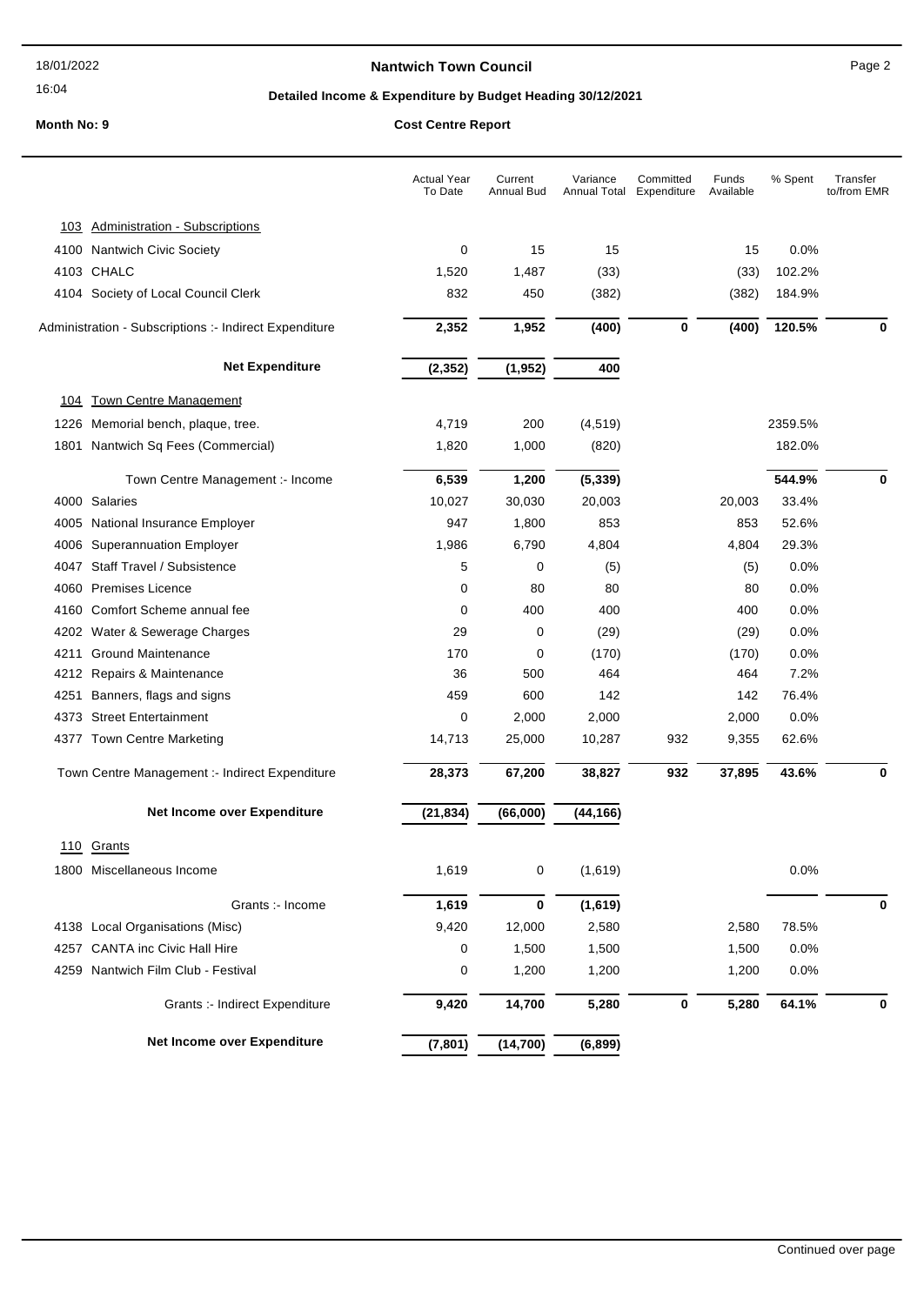### **Nantwich Town Council Nantwich Town Council Page 3**

# **Detailed Income & Expenditure by Budget Heading 30/12/2021**

|              |                                                                          | <b>Actual Year</b><br>To Date | Current<br>Annual Bud | Variance<br>Annual Total | Committed<br>Expenditure | Funds<br>Available | % Spent      | Transfer<br>to/from EMR |
|--------------|--------------------------------------------------------------------------|-------------------------------|-----------------------|--------------------------|--------------------------|--------------------|--------------|-------------------------|
| <u> 111</u>  | Contributions                                                            |                               |                       |                          |                          |                    |              |                         |
| 4130         | Nantwich in Bloom                                                        | 5,528                         | 5,500                 | (28)                     |                          | (28)               | 100.5%       |                         |
| 4132         | Holly Holy Day Society                                                   | 0                             | 2,000                 | 2,000                    |                          | 2,000              | 0.0%         |                         |
| 4133         | <b>Nantwich Museum Trust</b>                                             | 7,000                         | 7,000                 | 0                        |                          | 0                  | 100.0%       |                         |
| 4136         | Nantwich Words & Music (Civic)                                           | 0                             | 3,000                 | 3,000                    |                          | 3,000              | 0.0%         |                         |
| 4139         | Nantwich First Responders                                                | 1,323                         | 3,000                 | 1,677                    |                          | 1,677              | 44.1%        |                         |
| 4141         | <b>Nantwich Concert Band</b>                                             | 1,000                         | 1,000                 | 0                        |                          | 0                  | 100.0%       |                         |
| 4143         | <b>Food Festival</b>                                                     | 500                           | 8,000                 | 7,500                    |                          | 7,500              | 6.3%         |                         |
| 4146         | Guy Harvey Youth Club                                                    | 1,200                         | 1,200                 | 0                        |                          | 0                  | 100.0%       |                         |
| 4150         | <b>Choral Society</b>                                                    | 1,000                         | 1,000                 | 0                        |                          | 0                  | 100.0%       |                         |
| 4152         | Nantwich Food Bank                                                       | 1,000                         | 1,000                 | 0                        |                          | 0                  | 100.0%       |                         |
| 4156         | <b>Civic Hall Grants</b>                                                 | 250                           | 8,000                 | 7,750                    |                          | 7,750              | 3.1%         |                         |
| 4158         | Weaver Wander                                                            | 0                             | 650                   | 650                      |                          | 650                | 0.0%         |                         |
| 4171         | Nantwich Jazz Festival (Civic)                                           | 0                             | 7,000                 | 7,000                    |                          | 7,000              | 0.0%         |                         |
| 4172         | Santa Show Sponsorship (Civic)                                           | 5,833                         | 7,000                 | 1,167                    |                          | 1,167              | 83.3%        |                         |
| 4173         | Nantwich Events Photography                                              | 0                             | 600                   | 600                      |                          | 600                | 0.0%         |                         |
|              | 4999 Contingencies                                                       | 0                             | 1,500                 | 1,500                    |                          | 1,500              | 0.0%         |                         |
|              | Contributions :- Indirect Expenditure                                    | 24,635                        | 57,450                | 32,815                   | 0                        | 32,815             | 42.9%        | 0                       |
|              |                                                                          |                               |                       |                          |                          |                    |              |                         |
|              | <b>Net Expenditure</b>                                                   | (24, 635)                     | (57, 450)             | (32, 815)                |                          |                    |              |                         |
| 201          |                                                                          |                               |                       |                          |                          |                    |              |                         |
|              | <b>Brookfield Hall</b>                                                   |                               |                       |                          |                          |                    |              |                         |
| 1200         | Christadelphian Church Rent                                              | 0                             | 1,600                 | 1,600                    |                          |                    | 0.0%         |                         |
| 1201         | <b>Christ Church Licence Fee</b>                                         | 450                           | 600                   | 150                      |                          |                    | 75.0%        |                         |
| 1202<br>1203 | <b>Christ Church Elect Charges</b><br><b>Christ Church Water Charges</b> | 0<br>0                        | 300<br>450            | 300<br>450               |                          |                    | 0.0%<br>0.0% |                         |
| 1210         |                                                                          | 0                             | 550                   | 550                      |                          |                    | 0.0%         |                         |
| 1222         | Yoga room hire<br><b>Elections Room Hire</b>                             | 450                           | 0                     | (450)                    |                          |                    | 0.0%         |                         |
| 1232         | Weight Watchers Room Hire                                                | 0                             | 2,100                 | 2,100                    |                          |                    | 0.0%         |                         |
| 1251         | <b>Brookfield Council/chamberhire</b>                                    | 10,064                        | 4,000                 | (6,064)                  |                          |                    | 251.6%       |                         |
|              | Brookfield Hall :- Income                                                | 10,964                        | 9,600                 | (1, 364)                 |                          |                    | 114.2%       | 0                       |
|              | 4036 General Office Expenses                                             | 4                             | 0                     |                          |                          |                    | 0.0%         |                         |
|              | 4200 Rates                                                               | 2,221                         | 2,400                 | (4)<br>179               |                          | (4)<br>179         | 92.5%        |                         |
| 4201         | Electricity                                                              | 644                           | 1,000                 | 356                      |                          | 356                | 64.4%        |                         |
| 4202         | Water & Sewerage Charges                                                 | 676                           | 600                   | (76)                     |                          | (76)               | 112.6%       |                         |
|              | 4204 Ground Rent CEC                                                     | 50                            | 50                    | 0                        |                          | 0                  | 100.0%       |                         |
|              | 4208 Cleaning Materials                                                  | 237                           | 400                   | 163                      |                          | 163                | 59.2%        |                         |
| 4209         | <b>Window Cleaning</b>                                                   | 0                             | 600                   | 600                      |                          | 600                | 0.0%         |                         |
| 4210         | <b>Cleaning Services</b>                                                 | 222                           | 0                     | (222)                    |                          | (222)              | 0.0%         |                         |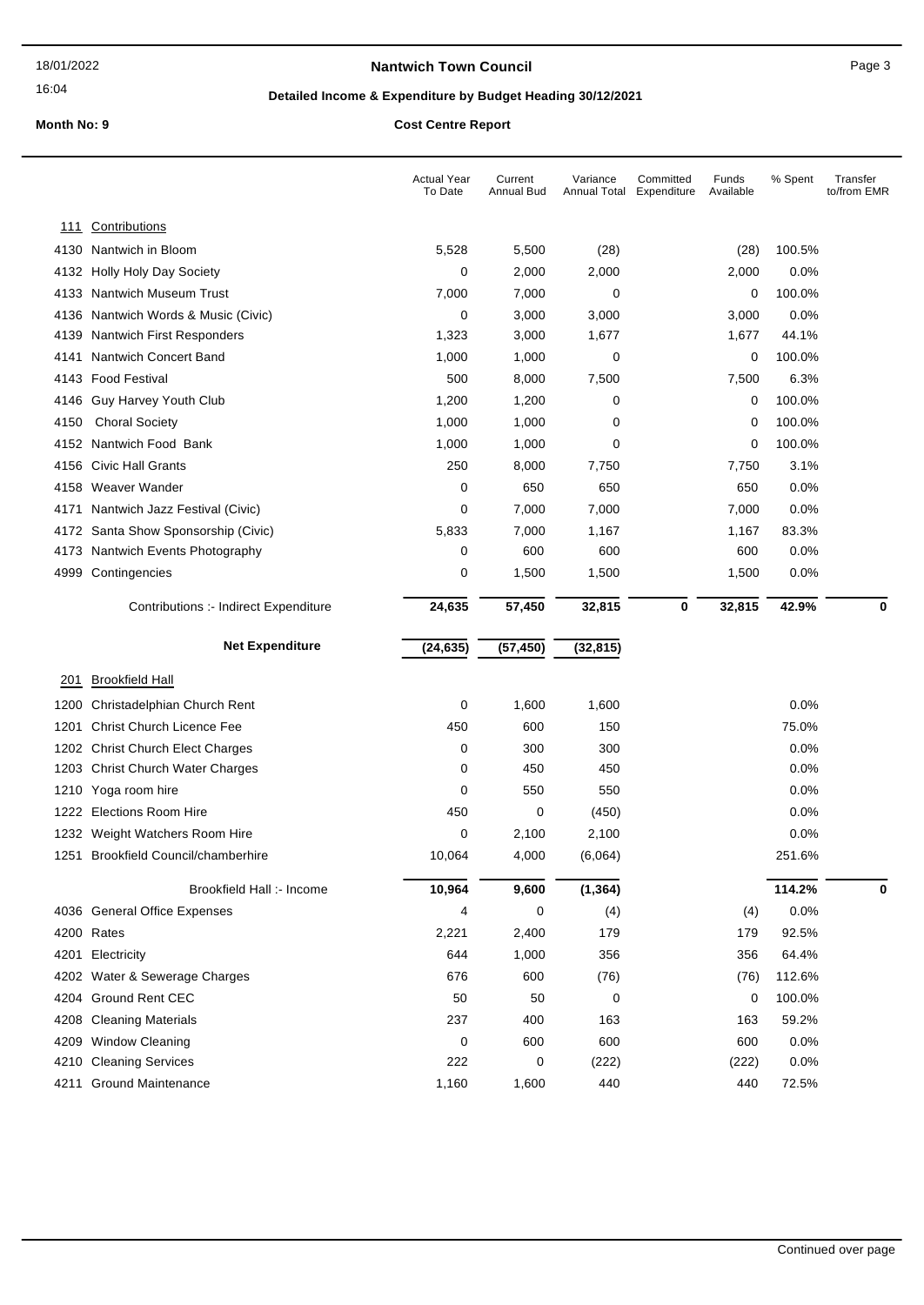### **Nantwich Town Council Council Page 4**

# **Detailed Income & Expenditure by Budget Heading 30/12/2021**

|      |                                                       | <b>Actual Year</b><br>To Date | Current<br>Annual Bud | Variance<br>Annual Total | Committed<br>Expenditure | Funds<br>Available | % Spent | Transfer<br>to/from EMR |
|------|-------------------------------------------------------|-------------------------------|-----------------------|--------------------------|--------------------------|--------------------|---------|-------------------------|
|      | 4212 Repairs & Maintenance                            | 1,982                         | 1,000                 | (982)                    | 11                       | (993)              | 199.3%  |                         |
|      | 6104 Equipment service /maintenance                   | 196                           | 1,000                 | 804                      |                          | 804                | 19.6%   |                         |
|      | Brookfield Hall :- Indirect Expenditure               | 7,391                         | 8,650                 | 1,259                    | 11                       | 1,248              | 85.6%   | 0                       |
|      | Net Income over Expenditure                           | 3,573                         | 950                   | (2,623)                  |                          |                    |         |                         |
| 210  | <b>Environmental Expenditure</b>                      |                               |                       |                          |                          |                    |         |                         |
|      | 4216 Furniture                                        | 0                             | 250                   | 250                      |                          | 250                | 0.0%    |                         |
| 4220 | <b>General Equipment</b>                              | 925                           | 1,500                 | 575                      |                          | 575                | 61.6%   |                         |
| 4301 | Millennium Clock                                      | 840                           | 1,500                 | 660                      |                          | 660                | 56.0%   |                         |
|      | 4302 Street Furniture                                 | 1,791                         | 2,500                 | 709                      |                          | 709                | 71.6%   |                         |
|      | 4305 Airman's Grave (do not use)                      | 0                             | 500                   | 500                      |                          | 500                | 0.0%    |                         |
|      | 4420 Contribution CCTV Monitoring                     | 22,913                        | 34,231                | 11,318                   |                          | 11,318             | 66.9%   |                         |
|      | Environmental Expenditure :- Indirect Expenditure     | 26,468                        | 40,481                | 14,013                   | 0                        | 14,013             | 65.4%   | 0                       |
|      | <b>Net Expenditure</b>                                | (26, 468)                     | (40, 481)             | (14, 013)                |                          |                    |         |                         |
| 220  | Civic & Elections Expenditure                         |                               |                       |                          |                          |                    |         |                         |
|      | 1372 Mayor's Charity Income                           | 436                           | 0                     | (436)                    |                          |                    | 0.0%    |                         |
|      | 1376 Mayor's Quiz income                              | 100                           | 0                     | (100)                    |                          |                    | 0.0%    |                         |
|      | Civic & Elections Expenditure :- Income               | 536                           | $\bf{0}$              | (536)                    |                          |                    |         | $\bf{0}$                |
|      | 4046 Members Training                                 | 30                            | 500                   | 470                      |                          | 470                | 6.0%    |                         |
|      | 4048 Members Travel / Subsistence                     | 80                            | 300                   | 220                      |                          | 220                | 26.7%   |                         |
|      | 4090 Newsletter Talk of the Town                      | 630                           | 10,000                | 9,370                    |                          | 9,370              | 6.3%    |                         |
|      | 4155 Salt of the Earth Awards                         | 892                           | 1,000                 | 108                      |                          | 108                | 89.2%   |                         |
| 4350 | Mayor's Allowance                                     | 218                           | 2,000                 | 1,782                    |                          | 1,782              | 10.9%   |                         |
|      | 4352 Civic Ceremonies                                 | 192                           | 2,000                 | 1,808                    |                          | 1,808              | 9.6%    |                         |
|      | 4353 Civic Regalia                                    | 228                           | 500                   | 272                      |                          | 272                | 45.5%   |                         |
|      | 4357 Civic Service refreshments                       | 0                             | 600                   | 600                      |                          | 600                | 0.0%    |                         |
|      | 4358 Christmas refreshments                           | 0                             | 600                   | 600                      |                          | 600                | 0.0%    |                         |
|      | 4359 Mayor Making Refreshments                        | 0                             | 600                   | 600                      |                          | 600                | 0.0%    |                         |
|      | 4555 Mayor's Charity payment                          | 2,000                         | 2,000                 | 0                        |                          | 0                  | 100.0%  |                         |
|      | Civic & Elections Expenditure :- Indirect Expenditure | 4,269                         | 20,100                | 15,831                   | 0                        | 15,831             | 21.2%   | 0                       |
|      | Net Income over Expenditure                           | (3,733)                       | (20, 100)             | (16, 367)                |                          |                    |         |                         |
|      | 250 Events                                            |                               |                       |                          |                          |                    |         |                         |
|      | 1385 Christmas Income                                 | 2,000                         | 0                     | (2,000)                  |                          |                    | 0.0%    |                         |
|      | Events :- Income                                      | 2,000                         | 0                     | (2,000)                  |                          |                    |         | 0                       |
|      | 4000 Salaries                                         | 17,964                        | 18,170                | 206                      |                          | 206                | 98.9%   |                         |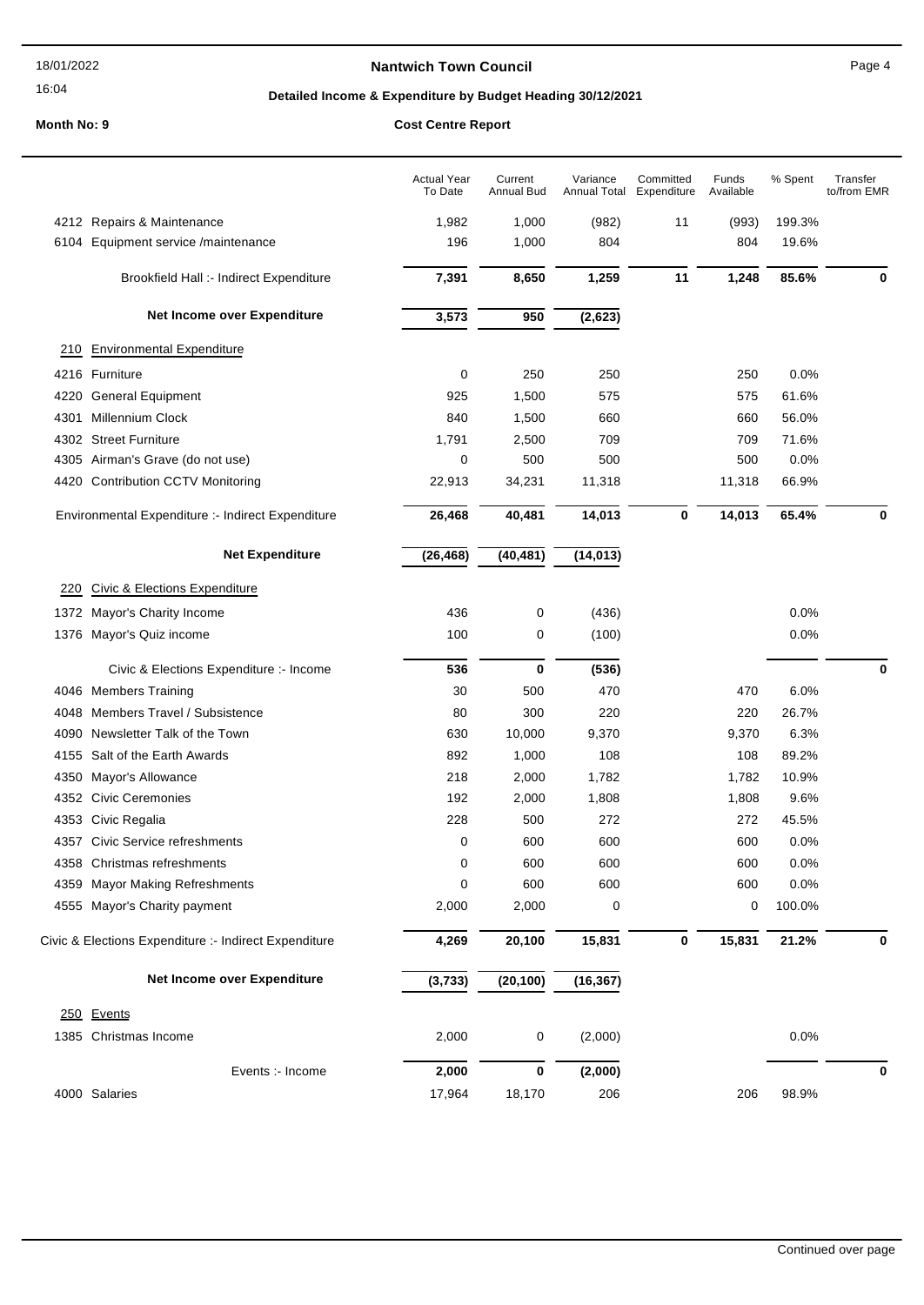### 16:04

### **Nantwich Town Council Council Page 5**

# **Detailed Income & Expenditure by Budget Heading 30/12/2021**

|            |                                                  | <b>Actual Year</b><br>To Date | Current<br>Annual Bud | Variance<br><b>Annual Total</b> | Committed<br>Expenditure | Funds<br>Available | $%$ Spent | Transfer<br>to/from EMR |
|------------|--------------------------------------------------|-------------------------------|-----------------------|---------------------------------|--------------------------|--------------------|-----------|-------------------------|
|            | 4005 National Insurance Employer                 | 1,513                         | 2,000                 | 487                             |                          | 487                | 75.7%     |                         |
| 4006       | <b>Superannuation Employer</b>                   | 4,114                         | 4,107                 | (7)                             |                          | (7)                | 100.2%    |                         |
| 4371       | Christmas Lights / Festivities                   | 22,550                        | 30,000                | 7,450                           | 190                      | 7,260              | 75.8%     |                         |
| 4374       | Nantwich show exhibition                         | 0                             | 2,500                 | 2,500                           |                          | 2,500              | 0.0%      |                         |
| 4378       | Societies Spectacular                            | 0                             | 2,000                 | 2,000                           |                          | 2,000              | 0.0%      |                         |
| 4381       | Remembrance Sunday                               | 3,734                         | 4,000                 | 266                             |                          | 266                | 93.3%     |                         |
|            | 4382 Tree of Light                               | 0                             | 1,000                 | 1,000                           |                          | 1,000              | 0.0%      |                         |
|            | Events :- Indirect Expenditure                   | 49,875                        | 63,777                | 13,902                          | 190                      | 13,712             | 78.5%     | 0                       |
|            | Net Income over Expenditure                      | (47, 875)                     | (63, 777)             | (15, 902)                       |                          |                    |           |                         |
| <u>301</u> | <b>Special Capital Projects</b>                  |                               |                       |                                 |                          |                    |           |                         |
|            | 4188 Cherry Picker purchase                      | 11,045                        | 0                     | (11, 045)                       |                          | (11, 045)          | 0.0%      | 11,045                  |
|            | Special Capital Projects :- Indirect Expenditure | 11,045                        | 0                     | (11, 045)                       | $\bf{0}$                 | (11, 045)          |           | 11,045                  |
|            | <b>Net Expenditure</b>                           | (11, 045)                     | 0                     | 11,045                          |                          |                    |           |                         |
| 7000       | plus Transfer from EMR                           | 11,045                        |                       |                                 |                          |                    |           |                         |
|            | <b>Movement to/(from) Gen Reserve</b>            | 0                             |                       |                                 |                          |                    |           |                         |
| 500        | Council Income                                   |                               |                       |                                 |                          |                    |           |                         |
| 1800       | Miscellaneous Income                             | 21                            | 0                     | (21)                            |                          |                    | 0.0%      |                         |
| 1870       | Bank Interest - RBS Revenue                      | 88                            | 0                     | (88)                            |                          |                    | 0.0%      |                         |
| 1873       | Public Sector Dep Fund Interes                   | 71                            | 2,000                 | 1,929                           |                          |                    | 3.6%      |                         |
| 1874       | Local Auth Prop Fund Interest                    | 3,344                         | 4,500                 | 1,156                           |                          |                    | 74.3%     |                         |
| 1875       | Time Deposit Interest                            | 1,009                         | 2,500                 | 1,491                           |                          |                    | 40.4%     |                         |
| 1892       | Loan repayment Church House                      | 3,669                         | 0                     | (3,669)                         |                          |                    | 0.0%      |                         |
|            | 1893 Loan repay Players Alterations              | 2,330                         | 0                     | (2, 330)                        |                          |                    | 0.0%      |                         |
|            | 1900 Precept                                     | 932,373                       | 932,373               | 0                               |                          |                    | 100.0%    |                         |
|            | Council Income :- Income                         | 942,905                       | 941,373               | (1, 532)                        |                          |                    | 100.2%    | 0                       |
|            | <b>Net Income</b>                                | 942,905                       | 941,373               | (1, 532)                        |                          |                    |           |                         |
| 601        | Civic Hall                                       |                               |                       |                                 |                          |                    |           |                         |
|            | 1223 Scrap Metal Income                          | 265                           | 0                     | (265)                           |                          |                    | 0.0%      |                         |
|            | 1228 Limehouse Lizzy                             | 510                           | 0                     | (510)                           |                          |                    | 0.0%      |                         |
|            | 1229 Eagles                                      | 33                            | 0                     | (33)                            |                          |                    | 0.0%      |                         |
|            | 1233 Fleetingwood Mac                            | 125                           | 0                     | (125)                           |                          |                    | 0.0%      |                         |
|            | 1236 The Ultimate Stone Roses                    | 110                           | 0                     | (110)                           |                          |                    | 0.0%      |                         |
|            | 1240 ACDC                                        | 13                            | 0                     | (13)                            |                          |                    | 0.0%      |                         |
| 1242 U2    |                                                  | 32                            | 0                     | (32)                            |                          |                    | 0.0%      |                         |
|            |                                                  |                               |                       |                                 |                          |                    |           |                         |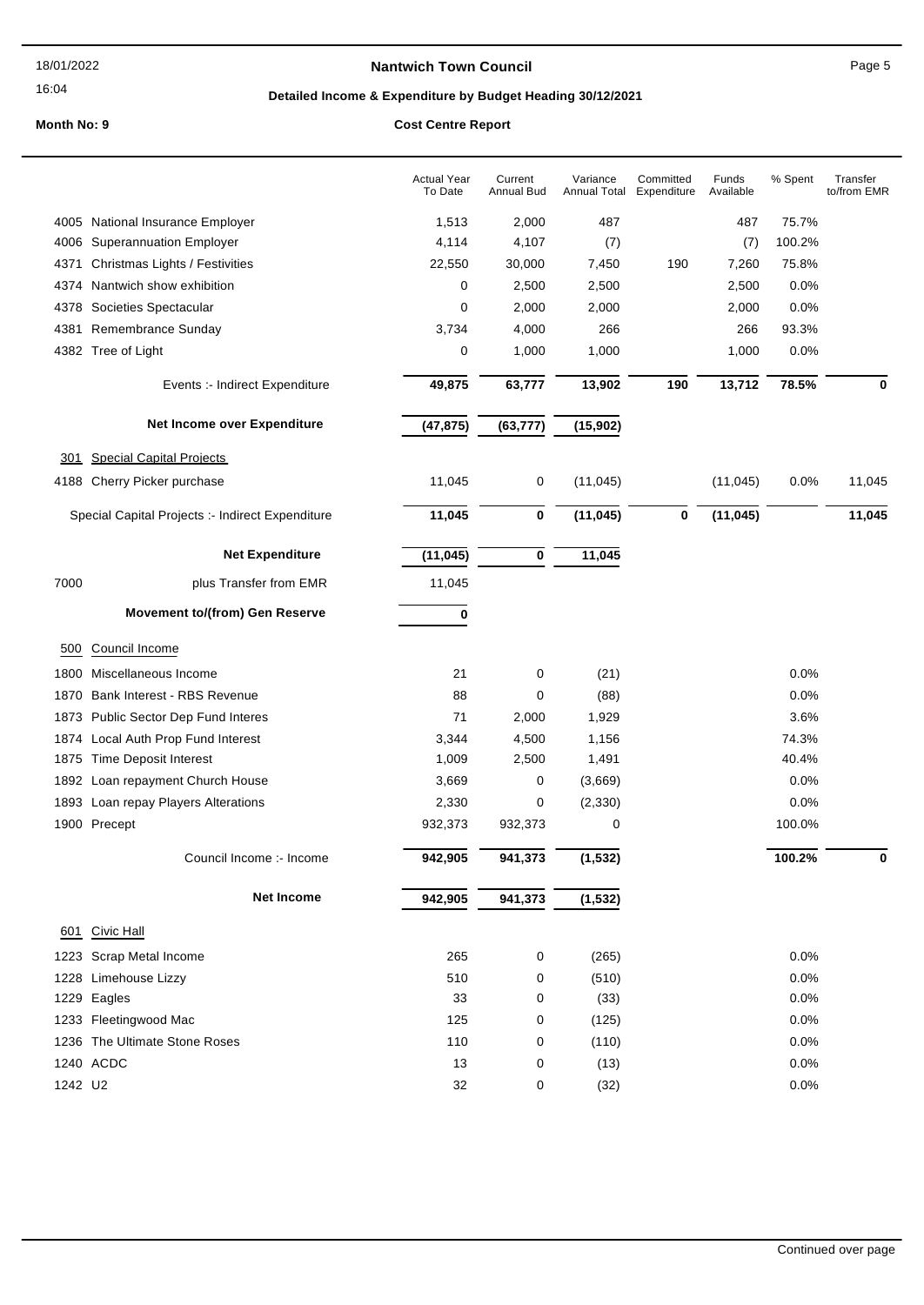### **Nantwich Town Council Council Page 6**

### 16:04

# **Detailed Income & Expenditure by Budget Heading 30/12/2021**

|          |                                    | <b>Actual Year</b><br>To Date | Current<br>Annual Bud | Variance<br>Annual Total | Committed<br>Expenditure | Funds<br>Available | % Spent | Transfer<br>to/from EMR |
|----------|------------------------------------|-------------------------------|-----------------------|--------------------------|--------------------------|--------------------|---------|-------------------------|
|          | 1262 Sound of the Sixties          | 2,200                         | 0                     | (2,200)                  |                          |                    | 0.0%    |                         |
|          | 1268 Stereotonics                  | 748                           | 0                     | (748)                    |                          |                    | 0.0%    |                         |
|          | 1269 Guns & Roses Experience       | 2,213                         | 0                     | (2, 213)                 |                          |                    | 0.0%    |                         |
| 1270     | Oasish                             | 3,093                         | 0                     | (3,093)                  |                          |                    | 0.0%    |                         |
| 1271     | Flash (Queen tribute)              | 549                           | 0                     | (549)                    |                          |                    | 0.0%    |                         |
|          | 1350 Refund                        | 74                            | 0                     | (74)                     |                          |                    | 0.0%    |                         |
| 1600     | <b>Washroom Services</b>           | 35                            | 0                     | (35)                     |                          |                    | 0.0%    |                         |
| 1601     | Civic Hall Main hall hire          | 71,505                        | 40,000                | (31, 505)                |                          |                    | 178.8%  |                         |
|          | 1602 Civic Hall Peggy Killick Hire | 1,954                         | 1,000                 | (954)                    |                          |                    | 195.4%  |                         |
| 1603     | Catering                           | 4,784                         | 3,000                 | (1,784)                  |                          |                    | 159.5%  |                         |
| 1604     | Comedy Club ticket sales           | 0                             | 4,000                 | 4,000                    |                          |                    | 0.0%    |                         |
|          | 1607 Licensed drinks               | 71,546                        | 50,000                | (21, 546)                |                          |                    | 143.1%  |                         |
|          | 1608 Door Security                 | 1,908                         | 2,500                 | 593                      |                          |                    | 76.3%   |                         |
|          | 1610 Little Mix Tribute band       | 42                            | 0                     | (42)                     |                          |                    | 0.0%    |                         |
|          | 1617 UK Bjorn                      | 8,196                         | 0                     | (8, 196)                 |                          |                    | 0.0%    |                         |
|          | 1622 Bee Gees                      | 50                            | 0                     | (50)                     |                          |                    | 0.0%    |                         |
|          | 1635 The UK Rock Show              | 1,718                         | 0                     | (1,718)                  |                          |                    | 0.0%    |                         |
|          | 1647 Santa's Show                  | 3,443                         | 1,000                 | (2, 443)                 |                          |                    | 344.3%  |                         |
|          | 1650 Over banking                  | 319                           | 0                     | (319)                    |                          |                    | 0.0%    |                         |
| 1651     | Under banking                      | (378)                         | 0                     | 378                      |                          |                    | 0.0%    |                         |
|          | 1652 Admin fee                     | 2,318                         | 0                     | (2,318)                  |                          |                    | 0.0%    |                         |
|          | 1660 Postage Income                | 23                            | 0                     | (23)                     |                          |                    | 0.0%    |                         |
| 1668     | <b>Coldplay Tribute</b>            | 338                           | 0                     | (338)                    |                          |                    | 0.0%    |                         |
| 1679     | Electromantics                     | 5,280                         | 0                     | (5,280)                  |                          |                    | 0.0%    |                         |
|          | 1847 Bon Jovi                      | 1,790                         | 0                     | (1,790)                  |                          |                    | 0.0%    |                         |
| 1871     | Dressed to Kill (Kiss tribute)     | 938                           | 0                     | (938)                    |                          |                    | 0.0%    |                         |
|          | Civic Hall :- Income               | 185,771                       | 101,500               | (84, 271)                |                          |                    | 183.0%  | $\mathbf 0$             |
|          | 4000 Salaries                      | 116,293                       | 139,680               | 23,387                   |                          | 23,387             | 83.3%   |                         |
|          | 4005 National Insurance Employer   | 9,566                         | 15,000                | 5,434                    |                          | 5,434              | 63.8%   |                         |
|          | 4006 Superannuation Employer       | 24,708                        | 29,307                | 4,599                    |                          | 4,599              | 84.3%   |                         |
|          | 4047 Staff Travel / Subsistence    | 511                           | 0                     | (511)                    |                          | (511)              | 0.0%    |                         |
|          | 4056 Performance Music Licence     | 0                             | 3,000                 | 3,000                    | 420                      | 2,580              | 14.0%   |                         |
|          | 4057 Cash Collection               | 362                           | 0                     | (362)                    |                          | (362)              | 0.0%    |                         |
|          | 4060 Premises Licence              | 450                           | 400                   | (50)                     |                          | (50)               | 112.5%  |                         |
|          | 4061 TV License                    | 0                             | 200                   | 200                      |                          | 200                | 0.0%    |                         |
|          | 4105 SCOOT                         | 55                            | 110                   | 55                       |                          | 55                 | 50.0%   |                         |
|          | 4200 Rates                         | 14,471                        | 15,000                | 529                      |                          | 529                | 96.5%   |                         |
|          | 4201 Electricity                   | 13,276                        | 15,000                | 1,724                    |                          | 1,724              | 88.5%   |                         |
|          | 4202 Water & Sewerage Charges      | 1,710                         | 4,000                 | 2,290                    |                          | 2,290              | 42.8%   |                         |
|          | 4203 Refuse Collection             | 2,113                         | 5,000                 | 2,887                    |                          | 2,887              | 42.3%   |                         |
| 4205 Gas |                                    | 1,399                         | 2,000                 | 601                      |                          | 601                | 69.9%   |                         |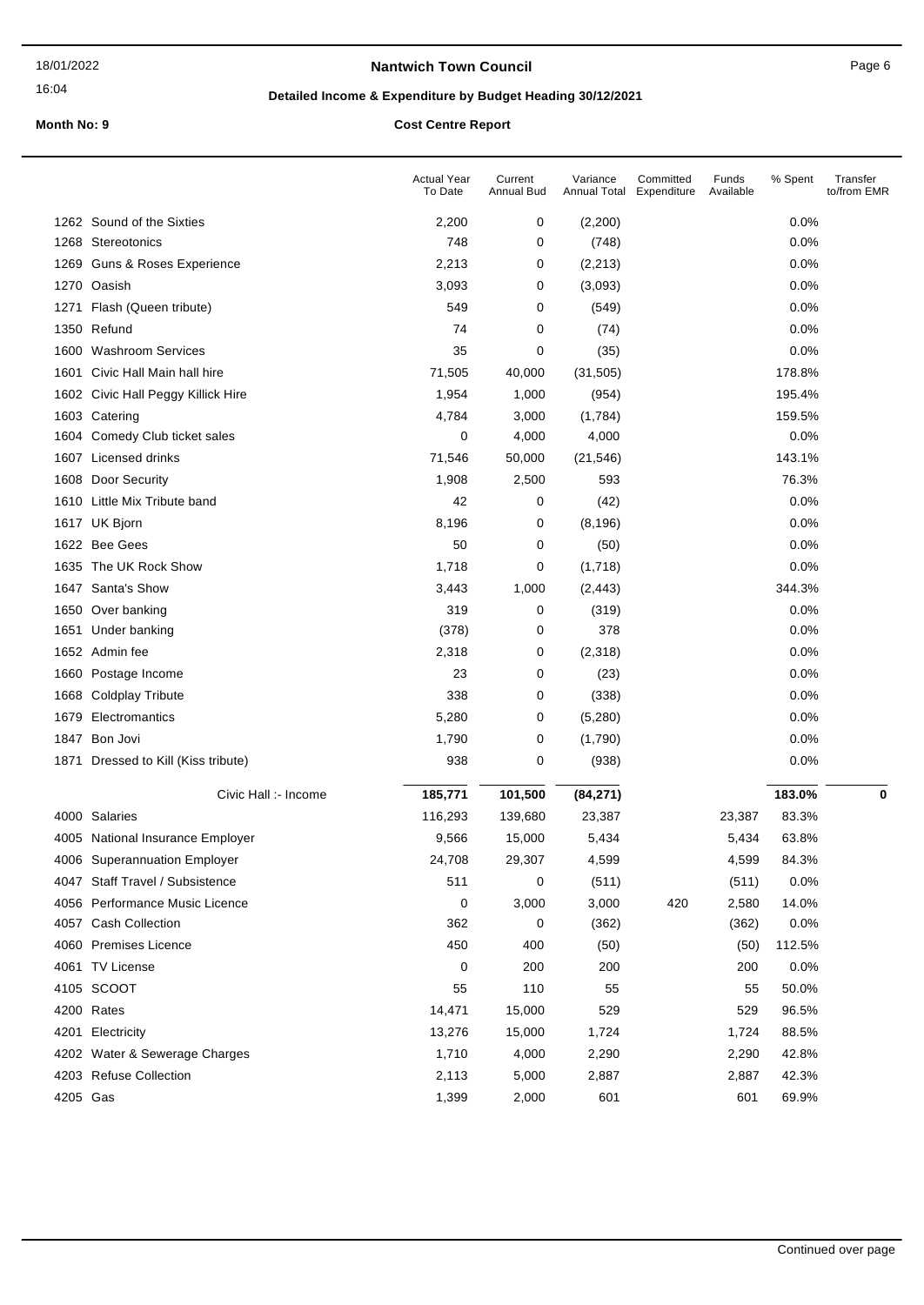### **Nantwich Town Council Council Page 7**

16:04

# **Detailed Income & Expenditure by Budget Heading 30/12/2021**

|              |                                                            | <b>Actual Year</b><br>To Date | Current<br>Annual Bud | Variance<br>Annual Total | Committed<br>Expenditure | Funds<br>Available | % Spent        | Transfer<br>to/from EMR |
|--------------|------------------------------------------------------------|-------------------------------|-----------------------|--------------------------|--------------------------|--------------------|----------------|-------------------------|
|              | 4206 Chubb security main cont                              | 4,986                         | 5,000                 | 14                       |                          | 14                 | 99.7%          |                         |
|              | 4207 Pest Control                                          | 300                           | 500                   | 200                      |                          | 200                | 60.0%          |                         |
| 4208         | <b>Cleaning Materials</b>                                  | 3,666                         | 5,000                 | 1,334                    | 229                      | 1,105              | 77.9%          |                         |
| 4209         | <b>Window Cleaning</b>                                     | 0                             | 500                   | 500                      |                          | 500                | 0.0%           |                         |
|              | 4212 Repairs & Maintenance                                 | 5,906                         | 8,000                 | 2,094                    | 485                      | 1,609              | 79.9%          |                         |
|              | 4214 Fixtures & Fittings - Maint Pl                        | 34,760                        | 35,000                | 240                      | 1,470                    | (1,231)            | 103.5%         | 3,800                   |
| 4217         | Kitchen Equipment                                          | 127                           | 0                     | (127)                    |                          | (127)              | 0.0%           |                         |
| 4220         | <b>General Equipment</b>                                   | 1,650                         | 2,000                 | 350                      |                          | 350                | 82.5%          |                         |
|              | 4226 Clothing                                              | 2,634                         | 2,000                 | (634)                    |                          | (634)              | 131.7%         |                         |
|              | 4228 Tea dance in Civic Hall                               | 0                             | 1,400                 | 1,400                    |                          | 1,400              | 0.0%           |                         |
| 6101         | Purchase of drink                                          | 29,359                        | 20,000                | (9,359)                  | 35                       | (9, 394)           | 147.0%         |                         |
|              | 6103 Catering                                              | 3,078                         | 5,000                 | 1,922                    | 727                      | 1,195              | 76.1%          |                         |
| 6104         | Equipment service /maintenance                             | 4,481                         | 13,500                | 9,019                    | 116                      | 8,902              | 34.1%          |                         |
| 6105         | Gas cylinders                                              | 613                           | 1,200                 | 587                      | 129                      | 458                | 61.8%          |                         |
| 6108         | Door Security Costs                                        | 3,632                         | 5,000                 | 1,368                    | 790                      | 578                | 88.4%          |                         |
|              | 6113 Equip purchase Light/sound                            | 1,387                         | 2,500                 | 1,113                    |                          | 1,113              | 55.5%          |                         |
|              | 6117 Annual Mech Rigging Inspection                        | 600                           | 350                   | (250)                    |                          | (250)              | 171.4%         |                         |
|              | 6119 Refund                                                | 319                           | 0                     | (319)                    |                          | (319)              | 0.0%           |                         |
|              | 6180 Water monitoring service                              | 181                           | 0                     | (181)                    | 572                      | (754)              | 0.0%           |                         |
|              | 6303 Civic Hall Shows                                      | 22,328                        | 40,000                | 17,672                   | 100                      | 17,572             | 56.1%          |                         |
|              | Civic Hall :- Indirect Expenditure                         | 304,923                       | 375,647               | 70,724                   | 5,074                    | 65,651             | 82.5%          | 3,800                   |
|              | Net Income over Expenditure                                | (119, 152)                    | (274, 147)            | (154, 995)               |                          |                    |                |                         |
| 7000         | plus Transfer from EMR                                     | 3,800                         |                       |                          |                          |                    |                |                         |
|              | <b>Movement to/(from) Gen Reserve</b>                      | (115, 352)                    |                       |                          |                          |                    |                |                         |
|              | <b>Market</b>                                              |                               |                       |                          |                          |                    |                |                         |
| 602          |                                                            |                               |                       |                          |                          |                    |                |                         |
| 1611         | Market Indoor Stall Hire<br>1612 Market Outdoor Stall hire | 71,757                        | 110,000               | 38,243                   |                          |                    | 65.2%<br>74.1% |                         |
|              |                                                            | 20,734                        | 28,000                | 7,266                    |                          |                    |                |                         |
|              | 1613 Farmers Market<br>1650 Over banking                   | 17,828                        | 10,000<br>0           | (7,828)                  |                          |                    | 178.3%<br>0.0% |                         |
|              | Under banking                                              | 4<br>3                        | 0                     | (4)                      |                          |                    | 0.0%           |                         |
| 1651<br>1670 | Electricity re-charge                                      | 1,535                         | 5,000                 | (3)<br>3,465             |                          |                    | 30.7%          |                         |
|              | 1803 Spring market                                         | 0                             | 600                   | 600                      |                          |                    | 0.0%           |                         |
|              | 1804 Summer market                                         | 233                           | 800                   | 567                      |                          |                    | 29.2%          |                         |
|              | 1805 Autumn Market                                         | 0                             | 600                   | 600                      |                          |                    | 0.0%           |                         |
|              | 1806 Flower Market                                         | 0                             | 900                   | 900                      |                          |                    | 0.0%           |                         |
|              | 1827 Food Festival Artizan Market                          | 0                             | 1,200                 | 1,200                    |                          |                    | 0.0%           |                         |
|              | 1867 Xmas market                                           | 0                             | 1,600                 | 1,600                    |                          |                    | 0.0%           |                         |
|              |                                                            |                               |                       |                          |                          |                    |                |                         |
|              | Market :- Income                                           | 112,094                       | 158,700               | 46,606                   |                          |                    | 70.6%          | 0                       |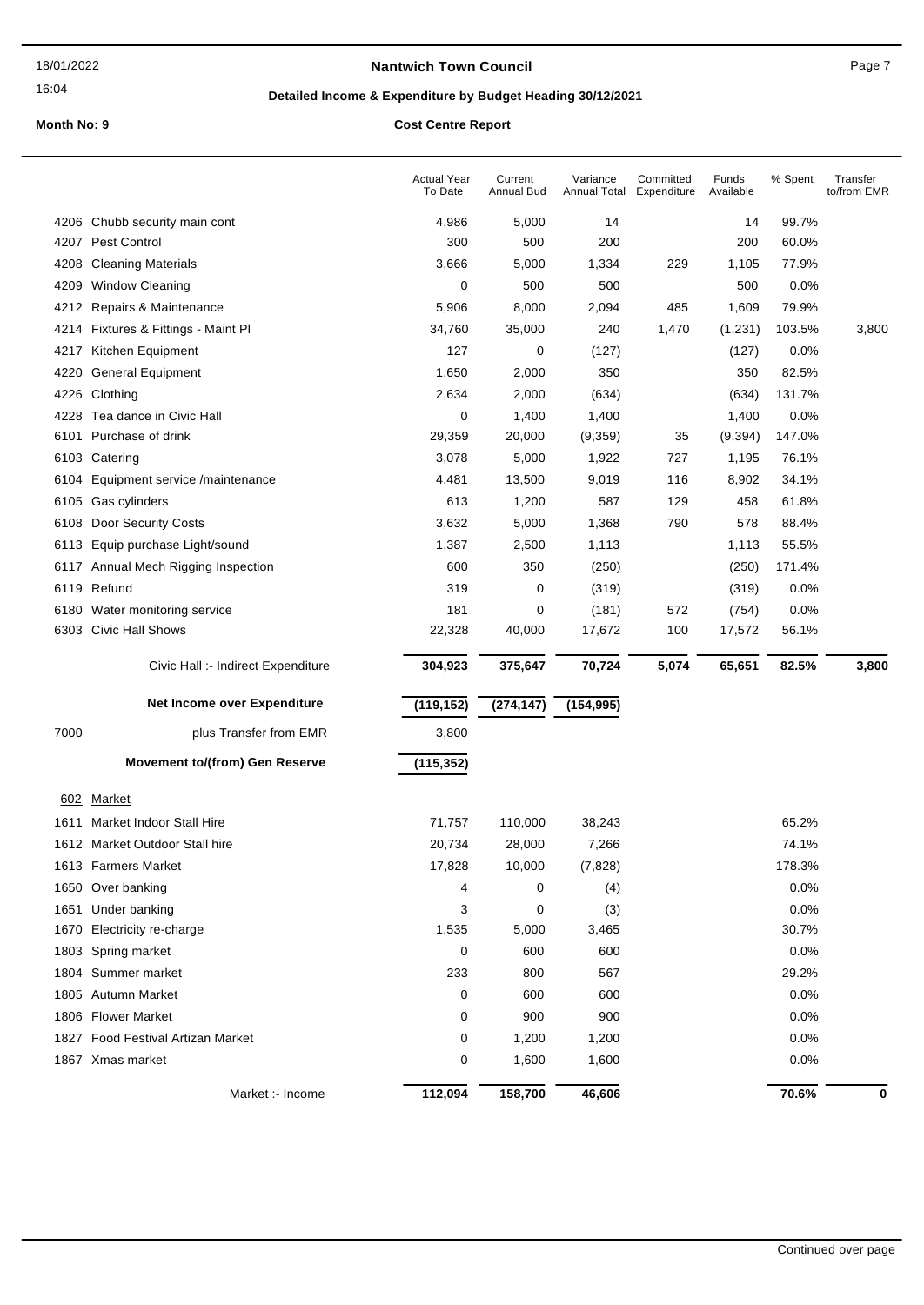### **Nantwich Town Council Council Page 8**

# **Detailed Income & Expenditure by Budget Heading 30/12/2021**

|           |                                        | <b>Actual Year</b><br>To Date | Current<br>Annual Bud | Variance<br>Annual Total | Committed<br>Expenditure | Funds<br>Available | % Spent    | Transfer<br>to/from EMR |
|-----------|----------------------------------------|-------------------------------|-----------------------|--------------------------|--------------------------|--------------------|------------|-------------------------|
|           | 4000 Salaries                          | 65,772                        | 72,670                | 6,898                    |                          | 6,898              | 90.5%      |                         |
| 4005      | National Insurance Employer            | 5,661                         | 9,000                 | 3,339                    |                          | 3,339              | 62.9%      |                         |
| 4006      | <b>Superannuation Employer</b>         | 14,566                        | 16,425                | 1,859                    |                          | 1,859              | 88.7%      |                         |
| 4047      | <b>Staff Travel / Subsistence</b>      | 11                            | 0                     | (11)                     |                          | (11)               | 0.0%       |                         |
| 4056      | Performance Music Licence              | 0                             | 1,000                 | 1,000                    |                          | 1,000              | 0.0%       |                         |
|           | 4057 Cash Collection                   | 259                           | 700                   | 441                      |                          | 441                | 37.0%      |                         |
| 4108      | <b>NABMA Subscription</b>              | 369                           | 380                   | 11                       |                          | 11                 | 97.1%      |                         |
|           | 4200 Rates                             | 14,970                        | 17,000                | 2,030                    |                          | 2,030              | 88.1%      |                         |
| 4201      | Electricity                            | 5,800                         | 10,000                | 4,200                    |                          | 4,200              | 58.0%      |                         |
| 4202      | Water & Sewerage Charges               | 1,740                         | 2,800                 | 1,060                    |                          | 1,060              | 62.1%      |                         |
| 4203      | <b>Refuse Collection</b>               | 2,945                         | 7,000                 | 4,055                    |                          | 4,055              | 42.1%      |                         |
| 4205 Gas  |                                        | 962                           | 2,500                 | 1,538                    |                          | 1,538              | 38.5%      |                         |
| 4206      | Chubb security main cont               | 3,898                         | 4,000                 | 102                      |                          | 102                | 97.4%      |                         |
| 4207      | Pest Control                           | 200                           | 500                   | 300                      |                          | 300                | 40.0%      |                         |
| 4208      | <b>Cleaning Materials</b>              | 352                           | 0                     | (352)                    |                          | (352)              | 0.0%       |                         |
| 4209      | <b>Window Cleaning</b>                 | 0                             | 600                   | 600                      |                          | 600                | 0.0%       |                         |
| 4212      | Repairs & Maintenance                  | 6,809                         | 5,500                 | (1,309)                  | 42                       | (1, 351)           | 124.6%     |                         |
| 4220      | <b>General Equipment</b>               | 2,483                         | 1,500                 | (983)                    | 56                       | (1,039)            | 169.2%     |                         |
| 4226      | Clothing                               | 517                           | 1,000                 | 483                      | 8                        | 475                | 52.5%      |                         |
| 4266      | Food Festival (do not use)             | 0                             | 0                     | 0                        | 723                      | (723)              | 0.0%       |                         |
| 4410 Fuel |                                        | 117                           | 300                   | 183                      |                          | 183                | 39.1%      |                         |
| 6104      | Equipment service /maintenance         | 6,299                         | 6,000                 | (299)                    | 1,852                    | (2, 151)           | 135.9%     |                         |
| 6150      | Motor vehicle insurance                | 350                           | 350                   | 0                        |                          | 0                  | 100.0%     |                         |
|           | 6180 Water monitoring service          | 68                            | 0                     | (68)                     | 606                      | (674)              | 0.0%       |                         |
|           | Market :- Indirect Expenditure         | 134,148                       | 159,225               | 25,077                   | 3,287                    | 21,790             | 86.3%      | $\bf{0}$                |
|           | Net Income over Expenditure            | (22, 054)                     | (525)                 | 21,529                   |                          |                    |            |                         |
| 603       | <b>Public Toilets</b>                  |                               |                       |                          |                          |                    |            |                         |
|           | 4000 Salaries                          | 13,329                        | 19,292                | 5,963                    |                          | 5,963              | 69.1%      |                         |
|           | 4005 National Insurance Employer       | 1,455                         | 3,700                 | 2,245                    |                          | 2,245              | 39.3%      |                         |
|           | 4006 Superannuation Employer           | 3,391                         | 4,360                 | 969                      |                          | 969                | 77.8%      |                         |
|           | 4200 Rates                             | (986)                         | 2,200                 | 3,186                    |                          | 3,186              | $(44.8\%)$ |                         |
|           | 4202 Water & Sewerage Charges          | 0                             | 800                   | 800                      |                          | 800                | 0.0%       |                         |
| 4208      | <b>Cleaning Materials</b>              | 837                           | 0                     | (837)                    |                          | (837)              | 0.0%       |                         |
|           | 4212 Repairs & Maintenance             | 397                           | 2,500                 | 2,103                    |                          | 2,103              | 15.9%      |                         |
|           | 4219 Domestic Cleaning Contract        | 0                             | 14,400                | 14,400                   |                          | 14,400             | 0.0%       |                         |
| 6104      | Equipment service /maintenance         | 36                            | 600                   | 564                      |                          | 564                | 6.1%       |                         |
|           | 6180 Water monitoring service          | 144                           | 0                     | (144)                    | 618                      | (761)              | 0.0%       |                         |
|           |                                        |                               |                       |                          |                          |                    |            |                         |
|           | Public Toilets :- Indirect Expenditure | 18,603                        | 47,852                | 29,249                   | 618                      | 28,632             | 40.2%      | 0                       |
|           | <b>Net Expenditure</b>                 | (18, 603)                     | (47, 852)             | (29, 249)                |                          |                    |            |                         |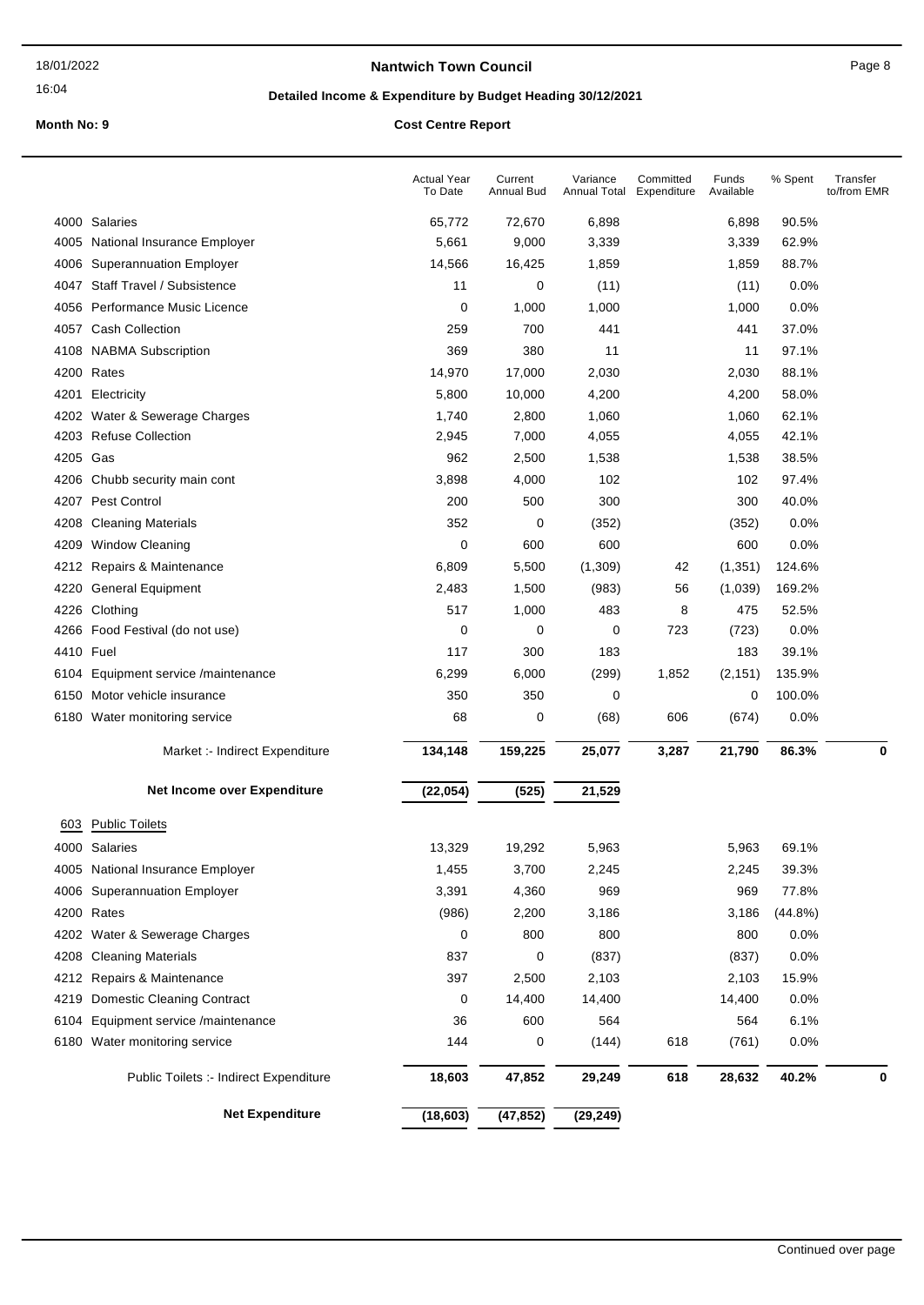### **Nantwich Town Council Nantwich Town Council Page 9**

# **Detailed Income & Expenditure by Budget Heading 30/12/2021**

|            |                                             | <b>Actual Year</b><br>To Date | Current<br><b>Annual Bud</b> | Variance<br>Annual Total | Committed<br>Expenditure | Funds<br>Available | % Spent | Transfer<br>to/from EMR |
|------------|---------------------------------------------|-------------------------------|------------------------------|--------------------------|--------------------------|--------------------|---------|-------------------------|
| 604        | <b>New Allotments</b>                       |                               |                              |                          |                          |                    |         |                         |
|            | 1700 Allotment Rent                         | 10,838                        | 8,750                        | (2,088)                  |                          |                    | 123.9%  |                         |
|            | New Allotments :- Income                    | 10,838                        | 8,750                        | (2,088)                  |                          |                    | 123.9%  | 0                       |
|            | 4000 Salaries                               | 5,951                         | 7,630                        | 1,679                    |                          | 1,679              | 78.0%   |                         |
| 4005       | National Insurance Employer                 | 575                           | 1,000                        | 425                      |                          | 425                | 57.5%   |                         |
| 4006       | <b>Superannuation Employer</b>              | 1,271                         | 1,725                        | 454                      |                          | 454                | 73.7%   |                         |
| 4200       | Rates                                       | 1,035                         | 1,100                        | 65                       |                          | 65                 | 94.1%   |                         |
| 4201       | Electricity                                 | 145                           | 200                          | 55                       |                          | 55                 | 72.3%   |                         |
|            | 4202 Water & Sewerage Charges               | 1,358                         | 1,000                        | (358)                    |                          | (358)              | 135.8%  |                         |
| 4207       | <b>Pest Control</b>                         | 2,700                         | 2,500                        | (200)                    |                          | (200)              | 108.0%  |                         |
| 4211       | <b>Ground Maintenance</b>                   | 430                           | 800                          | 370                      |                          | 370                | 53.8%   |                         |
| 4212       | Repairs & Maintenance                       | 416                           | 750                          | 334                      |                          | 334                | 55.5%   |                         |
|            | 4300 Allotments Maintenance                 | 1,511                         | 5,500                        | 3,989                    |                          | 3,989              | 27.5%   |                         |
| 6251       | Allotment refund                            | 44                            | 0                            | (44)                     |                          | (44)               | 0.0%    |                         |
|            | New Allotments :- Indirect Expenditure      | 15,437                        | 22,205                       | 6,768                    | 0                        | 6,768              | 69.5%   | 0                       |
|            | Net Income over Expenditure                 | (4, 599)                      | (13, 455)                    | (8, 856)                 |                          |                    |         |                         |
| 605        | Planters, Tubs, etc                         |                               |                              |                          |                          |                    |         |                         |
| 6350       | <b>Plants And Materials</b>                 | 12,439                        | 16,000                       | 3,561                    |                          | 3,561              | 77.7%   |                         |
|            | Planters, Tubs, etc :- Indirect Expenditure | 12,439                        | 16,000                       | 3,561                    | 0                        | 3,561              | 77.7%   | 0                       |
|            | <b>Net Expenditure</b>                      | (12, 439)                     | (16,000)                     | (3, 561)                 |                          |                    |         |                         |
| <u>606</u> | <b>Tourism</b>                              |                               |                              |                          |                          |                    |         |                         |
| 1225       | Commission received                         | 0                             | 1,000                        | 1,000                    |                          |                    | 0.0%    |                         |
|            | 1266 Tree of light baubles                  | 1,212                         | 0                            | (1,212)                  |                          |                    | 0.0%    |                         |
|            | 1646 Souvenirs                              | 137                           | 0                            | (137)                    |                          |                    | 0.0%    |                         |
|            | 1652 Admin fee                              | 109                           | 1,000                        | 891                      |                          |                    | 10.9%   |                         |
|            | 1660 Postage Income                         | 4                             | 0                            | (4)                      |                          |                    | 0.0%    |                         |
|            | Tourism :- Income                           | 1,462                         | 2,000                        | 538                      |                          |                    | 73.1%   | $\mathbf 0$             |
|            | 4000 Salaries                               | 42,321                        | 53,640                       | 11,319                   |                          | 11,319             | 78.9%   |                         |
|            | 4005 National Insurance Employer            | 3,749                         | 5,500                        | 1,751                    |                          | 1,751              | 68.2%   |                         |
|            | 4006 Superannuation Employer                | 9,587                         | 12,125                       | 2,538                    |                          | 2,538              | 79.1%   |                         |
|            | 4053 Worldpay                               | 4,869                         | 2,500                        | (2,369)                  |                          | (2,369)            | 194.7%  |                         |
|            | 4057 Cash Collection                        | 253                           | 500                          | 247                      |                          | 247                | 50.7%   |                         |
|            | 4066 Tourism Merchandise                    | 0                             | 150                          | 150                      |                          | 150                | 0.0%    |                         |
|            | 4067 Coach welcome scheme                   | 5                             | 200                          | 195                      |                          | 195                | 2.5%    |                         |
|            | 4220 General Equipment                      | 37                            | 1,000                        | 963                      |                          | 963                | 3.7%    |                         |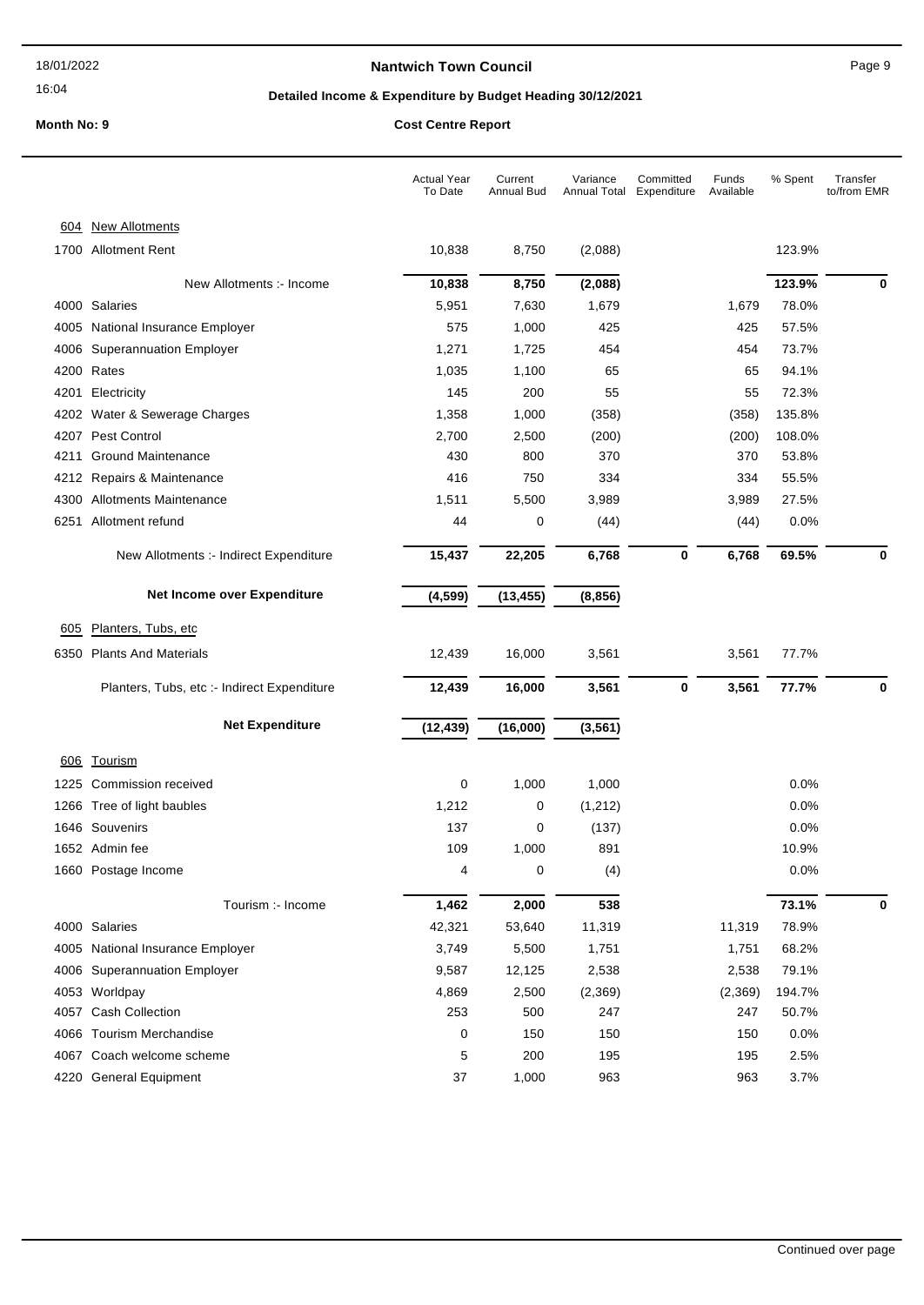### **Nantwich Town Council Page 10**

# **Detailed Income & Expenditure by Budget Heading 30/12/2021**

|      |                                            | <b>Actual Year</b><br>To Date | Current<br>Annual Bud | Variance<br>Annual Total | Committed<br>Expenditure | Funds<br>Available | % Spent | Transfer<br>to/from EMR |
|------|--------------------------------------------|-------------------------------|-----------------------|--------------------------|--------------------------|--------------------|---------|-------------------------|
|      | 6107 Comedy Club ticket sales refun        | 0                             | 0                     | 0                        | 191                      | (191)              | 0.0%    |                         |
|      | 6116 Oscar POS Rental                      | 3,670                         | 2,600                 | (1,070)                  | 478                      | (1, 549)           | 159.6%  |                         |
|      | Tourism :- Indirect Expenditure            | 64,491                        | 78,215                | 13,724                   | 669                      | 13,055             | 83.3%   | 0                       |
|      | Net Income over Expenditure                | (63, 029)                     | (76, 215)             | (13, 186)                |                          |                    |         |                         |
| 607  | Barony Park Block                          |                               |                       |                          |                          |                    |         |                         |
| 4206 | Chubb security main cont                   | 726                           | 0                     | (726)                    |                          | (726)              | 0.0%    |                         |
|      | 6104 Equipment service /maintenance        | 0                             | 1,000                 | 1,000                    |                          | 1,000              | 0.0%    |                         |
|      | Barony Park Block :- Indirect Expenditure  | 726                           | 1,000                 | 274                      | $\bf{0}$                 | 274                | 72.6%   | 0                       |
|      | <b>Net Expenditure</b>                     | (726)                         | (1,000)               | (274)                    |                          |                    |         |                         |
| 608  | <b>Market Store</b>                        |                               |                       |                          |                          |                    |         |                         |
| 4200 | Rates                                      | 773                           | 800                   | 27                       |                          | 27                 | 96.7%   |                         |
| 4201 | Electricity                                | 111                           | 160                   | 49                       |                          | 49                 | 69.4%   |                         |
| 6104 | Equipment service /maintenance             | 0                             | 200                   | 200                      |                          | 200                | 0.0%    |                         |
|      | Market Store :- Indirect Expenditure       | 885                           | 1,160                 | 275                      | 0                        | 275                | 76.3%   | 0                       |
|      | <b>Net Expenditure</b>                     | (885)                         | (1, 160)              | (275)                    |                          |                    |         |                         |
| 609  | Third Party events                         |                               |                       |                          |                          |                    |         |                         |
| 1604 | Comedy Club ticket sales                   | 4,023                         | 0                     | (4,023)                  |                          |                    | 0.0%    |                         |
| 1619 | Mind Body & Spirit event                   | 12                            | 0                     | (12)                     |                          |                    | 0.0%    |                         |
| 1621 | New Year's Eve ticket sales (C             | 413                           | 0                     | (413)                    |                          |                    | 0.0%    |                         |
| 1627 | Nantwich Player tickets                    | 11,638                        | 0                     | (11, 638)                |                          |                    | 0.0%    |                         |
| 1698 | Jazz Festival Income                       | 1,825                         | 0                     | (1,825)                  |                          |                    | 0.0%    |                         |
|      | 1713 Nantwich Choral Society               | 243                           | 0                     | (243)                    |                          |                    | 0.0%    |                         |
| 1797 | Words & Music Festival                     | 1,690                         | 0                     | (1,690)                  |                          |                    | 0.0%    |                         |
|      | Third Party events :- Income               | 19,844                        | 0                     | (19, 844)                |                          |                    |         | 0                       |
|      | 4035 Nantwich Choral ticket sales          | 66                            | 0                     | (66)                     |                          | (66)               | 0.0%    |                         |
| 4037 | Words & Music ticket repayment             | 1,690                         | 0                     | (1,690)                  |                          | (1,690)            | 0.0%    |                         |
| 6107 | Comedy Club ticket sales refun             | 1,302                         | 0                     | (1, 302)                 |                          | (1,302)            | 0.0%    |                         |
| 6120 | Jazz Fest. ticket sale refund              | 143                           | 0                     | (143)                    |                          | (143)              | 0.0%    |                         |
| 6121 | Nant. Players ticket sale refu             | 11,418                        | 0                     | (11, 418)                |                          | (11, 418)          | 0.0%    |                         |
|      | Third Party events :- Indirect Expenditure | 14,619                        | 0                     | (14, 619)                | 0                        | (14, 619)          |         | 0                       |
|      | Net Income over Expenditure                | 5,225                         | 0                     | (5, 225)                 |                          |                    |         |                         |